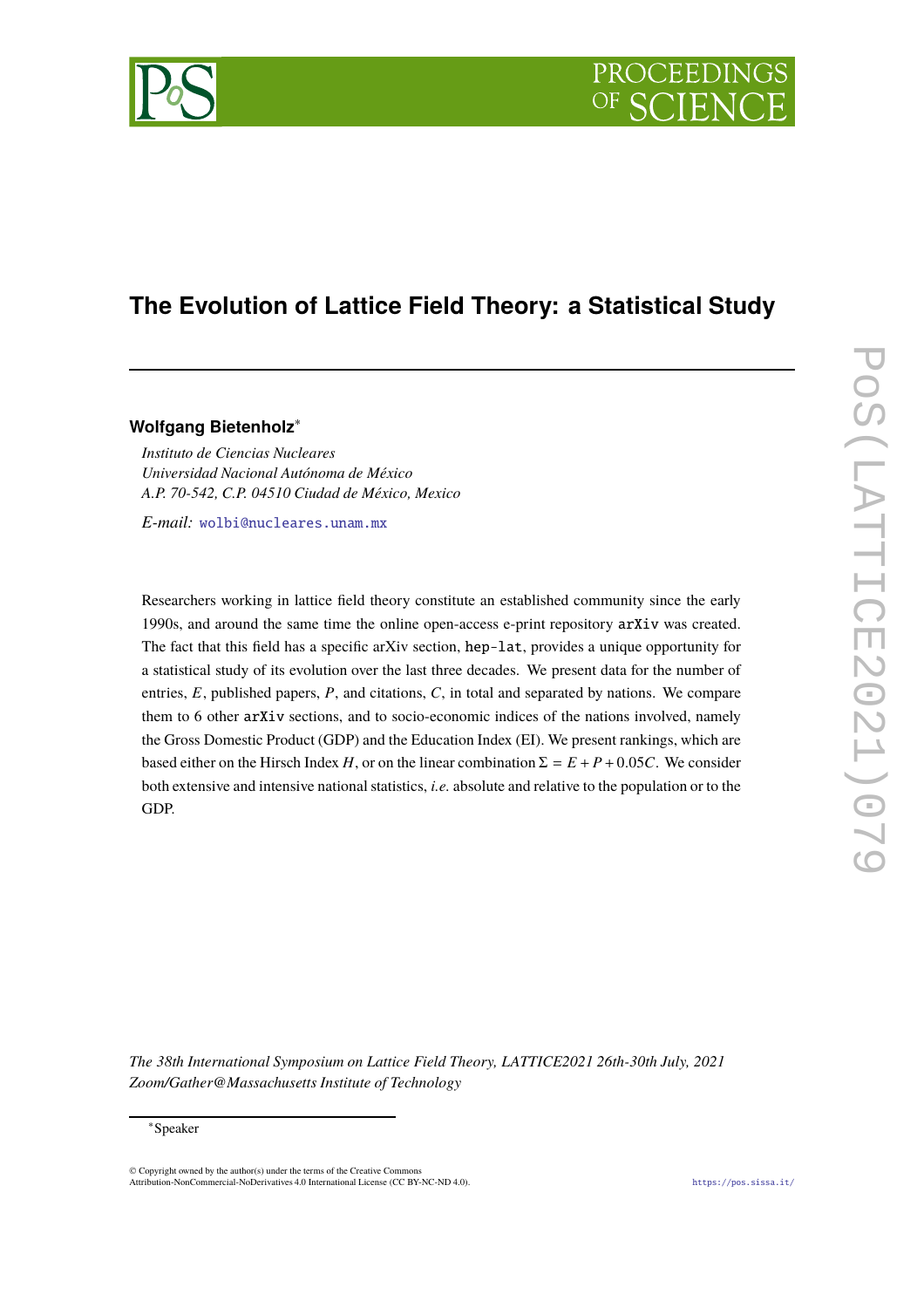## **1. Outline**

The conceptual basis of lattice field theory was elaborated in the 1970s and 1980s, and since the early 1990s physicists working in this field are a well-established, intercontinental community. The latter is related to the fact that around the same time computational resources became accessible more easily — computing was "democratized" — and they attained a level which allows for precise non-perturbative studies of some quantum field theoretic models, by means of Monte Carlo simulations in the lattice regularization.

It happened around the same time, more precisely in 1991/2, that the online e-print repository arXiv [\[1](#page-3-0)] became operational. Ever since it has contributed very significantly to the scientific communication. In particular, since 1992 its hep-lat section captures practically the entire activity of the lattice community.[1](#page-1-0) Lattice researchers use it comprehensively, which is not the case to the same extent in other branches of physics, like condensed matter and optics.

The hep-lat section provides a perfect opportunity to statistically monitor the evolution of lattice field theory over the last three decades. In contrast, a similar study in other specific lines of physical research would require a tedious and less reliable search for keywords in titles and abstracts.

Taking advantage of this opportunity, we study the number of articles which were submitted to the arXiv with hep-lat as the "primary archive", primarch (we do not consider articles which are cross-listed to hep-lat; usually they only have an indirect link to lattice field theory). We used the open access digital library INSPIRE [\[2](#page-3-1)] to count the following quantities:

| E         | Entries, all article submitted to the arXiv with primary archive hep-lat                          |
|-----------|---------------------------------------------------------------------------------------------------|
| $\cdot$ P | The subset of $E$ , which was later published as regular papers (this excludes proceeding         |
|           | contributions and unpublished preprints)                                                          |
|           | Citations to all articles in $E$ , which were registered by INSPIRE until summer 2020             |
| H         | Hirsch Index [3] of a set of articles which appear in $E$ , considering all the citations to them |
|           | included in $C$ .                                                                                 |

In order to compare lattice field theory to other fields of physical research, we considered the same quantities in 6 other arXiv sections, which are thematically somewhat related, namely hep-ph (high-energy physics, phenomenology), hep-th (high-energy physics, theory), gr-qc (general relativity and quantum cosmology), nucl-th (nuclear theory), quant-ph (quantum physics), and cond-mat $\star$  (condensed matter; the symbol  $\star$  indicated the sum over all subsections).

In the national statistics, an article counts for a nation if at least one author has a working address there (we are not concerned with the authors' nationalities). Hence it can count for several countries. The data were taken in July 2020 from the "old" INSPIRE version, https://old.inspirehep.net, which is deactivated now, unfortunately.<sup>[2](#page-1-1)</sup>

We are going to present data for *global* and for *national* statistics, first from an *extensive* and then from an *intensive* perspective, *i.e.* absolute and relative to the population, respectively. (We do

<span id="page-1-0"></span><sup>&</sup>lt;sup>1</sup>Also since 1992, the annual Lattice Conference (or Symposium) attained an extent of  $\geq 200$  contributions.

<span id="page-1-1"></span><sup>&</sup>lt;sup>2</sup>The new INSPIRE version  $[2]$  is not useful for such a study: if we fix *e.g.* "date", much larger numbers appear than in the old version, due to multiple counting. The command "de" (data earliest) is supposed to overcome this effect, but it returns weird results, which are much too low (*e.g.* just one hep-lat entry in 2019). Moreover, the new version does not have the option "country code", hence it does not provide data for national statistics.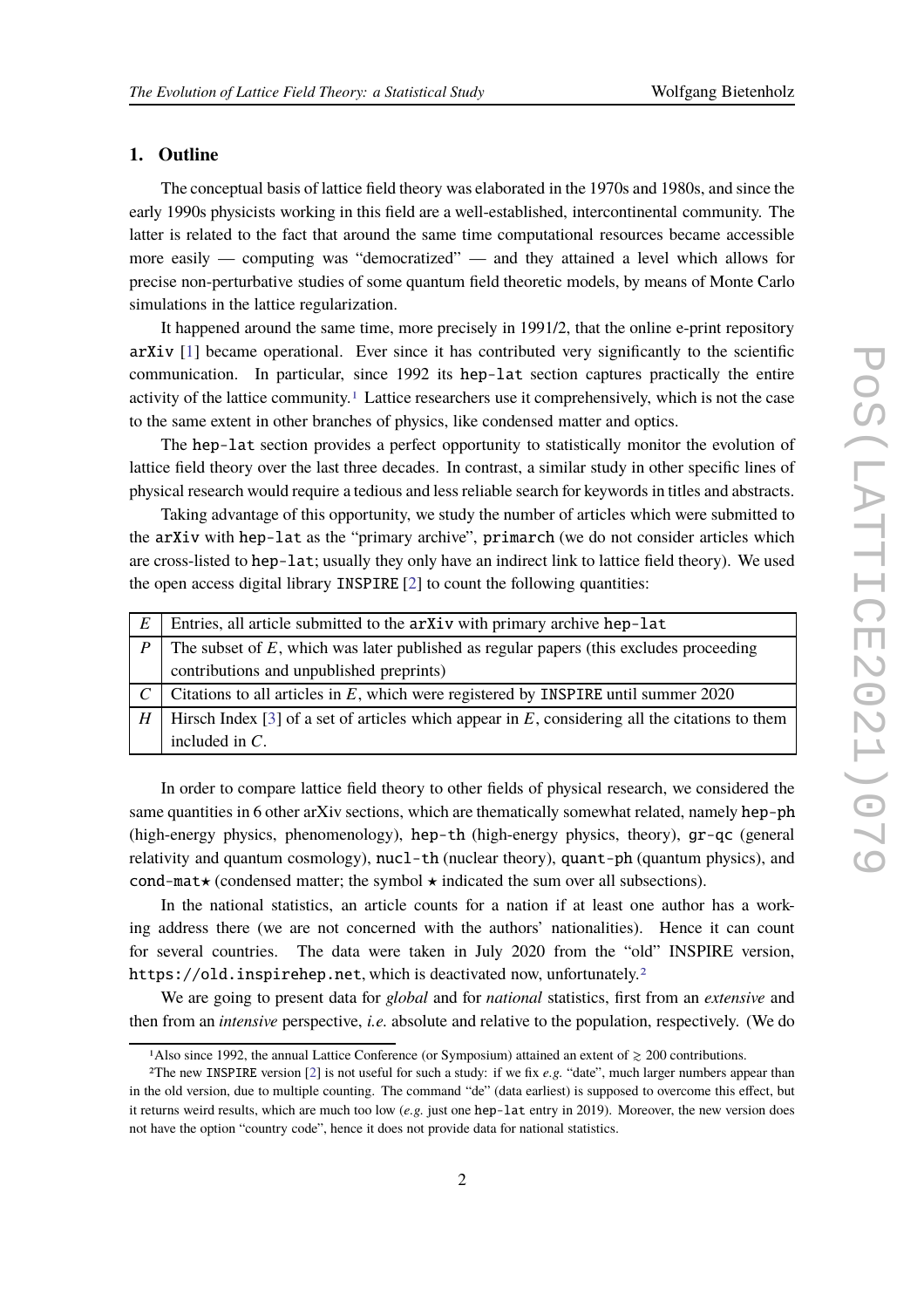not count contributions by specific authors or collaborations.) In the special case of Switzerland, we exclude CERN as an affiliation. As a single parameter, the Hirsch Index *H* [\[3](#page-3-2)] can be applied in extensive rankings, but not in intensive ones. As another single parameter for the scientific activity and achievement, we define

<span id="page-2-2"></span>
$$
\Sigma := E + P + 0.05C \tag{1}
$$

where the coefficients ("weights") are motivated by the statistical trends to be presented below, see in particular Table [1.](#page-3-3) The index  $\Sigma$  does have an intensive counterpart, see Section 3.

We compare these data with two socio-economic parameters: as an economic index, we consider the Gross Domestic Product (GPD), given in  $10<sup>9</sup>$  US dollars (more precisely: the value of its purchasing parity in 2011). Its intensive version is the GPDpp (per capita). As another intensive quantity, which seems likely to be related to the scientific performance, we consider the Education Index  $(EI)$ ,  $\alpha$  which is defined as

$$
EI := \frac{1}{2} \left( \frac{EYS}{18} + \frac{MYS}{15} \right).
$$
 (2)

EYS means "expected years of schooling" for children (normalized by the duration for a Master's degree), while MYS are the "mean years of schooling" of adults (normalized to the projected maximum in 2025). For each nation and year one obtains  $EI \in [0, 1]$ . Our source for the annual GDP, GPDpp and EI is the United Nations Development Programme [\[5\]](#page-3-4); we average over the years from 1992 to 2019. The population is averaged over the same period; it is expressed in millions of inhabitants (we do not include tiny countries with less than  $10<sup>5</sup>$  inhabitants). We also intended to include the percentage of "skilled labor force", but the data for different countries do not seem to be based on consistent criteria.[4](#page-2-1)

### **2. Extensive Statistics**

Figure [1](#page-3-5) shows global data for the annual evolution from 1992 to 2019 in the hep-lat, and in all the 7 arXiv sections under consideration (in 1991 there were only a few sporadic entries and 2020 we could only capture the first half). The total statistics, summed up from 1991 to July 2020, for each of the 7 arXiv sections is displayed in Table [1.](#page-3-3)

Figure [2](#page-4-0) shows the individual time evolutions of hep-lat-entries *E* for the 12 leading nations in this respect, with  $E > 400$ . Table [2](#page-5-0) contains the national sums of  $E$ ,  $P$  and  $C$  from 1991 to July 2020, along with the population in millions and the GDP (both averaged from 1992 to 2019). For comparison, we add the European Union (with 28 nations, still including the UK) and CERN, but the ranking only refers to nations. It is based on the Hirsch Index, *H*-rank, but we also show the Σ-rank, which is very similar. This confirms that the definition of Σ of eq. [\(1\)](#page-2-2) is sensible.

#### **3. Intensive Statistics**

Figure [3](#page-4-1) shows scatter plots for  $\sigma := \Sigma/pop$  (pop: population in millions of inhabitants) vs. GPDpp and vs. EI. We include the 101 nations with  $H > 5$ . The symbols for the 45 dominant

<span id="page-2-0"></span><sup>3</sup>In another statistical study, which deals with High Energy Physics in Latin America [\[4\]](#page-3-6), we considered separately the EI and the Human Development Index (HDI). The HDI is the geometric mean of indices of income (in purchasing parity), health and the EI. However, the EI and HDI tend to be similar in most countries, so here we refrain from a separate consideration.

<span id="page-2-1"></span><sup>4</sup>For instance, Japan reports 99.9% "skilled labor force", but Italy and Portugal only 69.6% and 54.1%, respectively.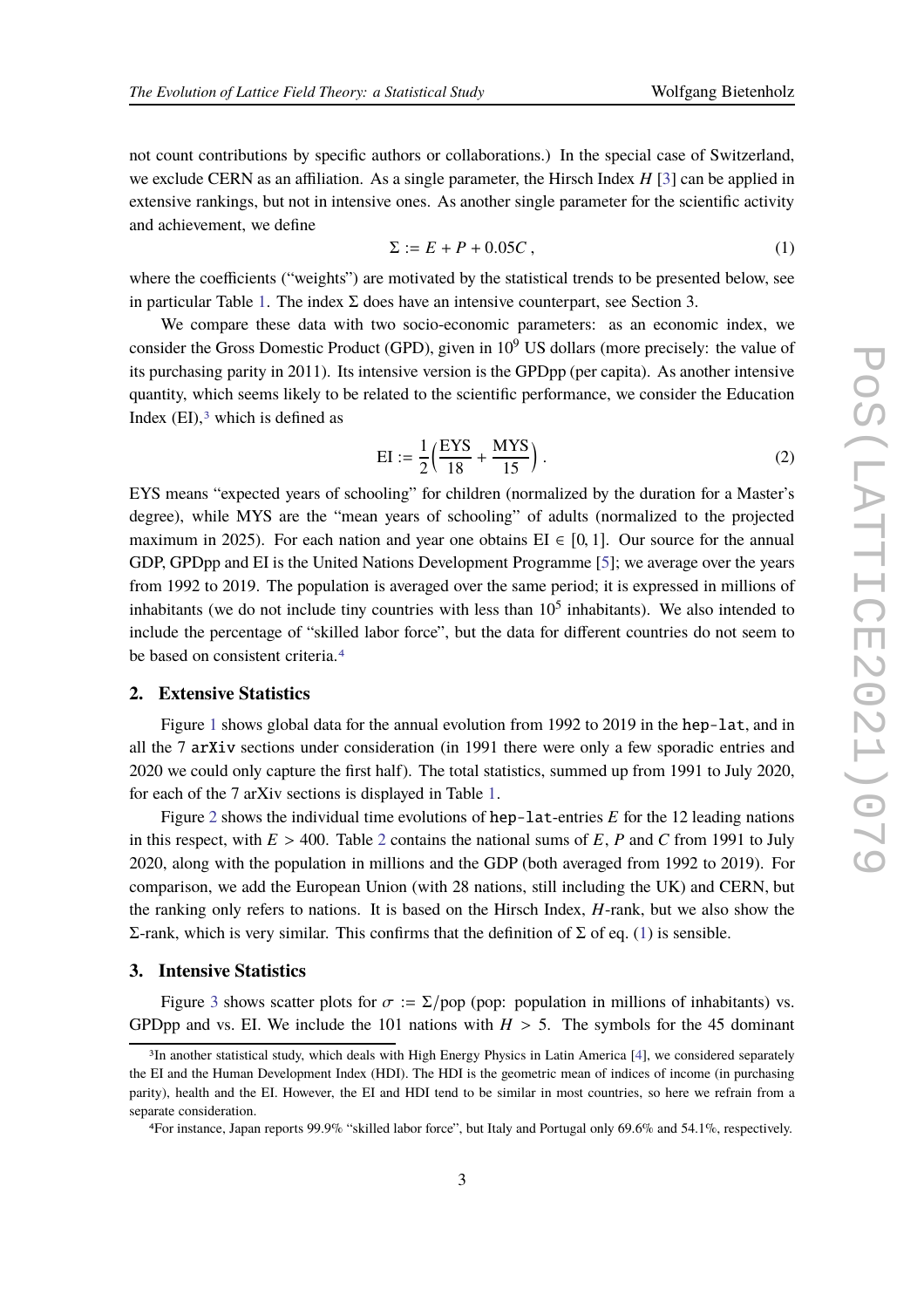<span id="page-3-5"></span>

**Figure 1:** Research activity from 1992 to 2019. Left: hep-lat entries (*E*) and papers (*P*). Right: *E* [solid] and *P* [dashed] in the arXiv sections hep-ph (purple), hep-th (green),  $gr-qc$  (cyan), nucl-th (red), cond-mat (blue), hep-lat (black) and quant-ph (orange). They are hierarchically ordered, cf. Table [1.](#page-3-3) We see some peaks of *E* and *P*, in particular for quant-ph in the period from 1995 to 2000. Condensed matter physics has a high productivity, but only part of its articles are submitted to the arXiv; we see, however, that this is becoming more frequent since 2008.

<span id="page-3-3"></span>

|                             | hep-ph  | hep-th  | $qr-qc$ | nucl-th | cond-mat | hep-lat | quant-ph |
|-----------------------------|---------|---------|---------|---------|----------|---------|----------|
| E                           | 111515  | 89279   | 48927   | 28522   | 16969    | 15610   | 11602    |
| $\boldsymbol{P}$            | 76520   | 70561   | 35703   | 20215   | 13677    | 7165    | 7484     |
| $\mathcal{C}_{\mathcal{C}}$ | 3960720 | 2857462 | 1043823 | 682874  | 247734   | 402121  | 106901   |
| P/E                         | 0.69    | 0.79    | 0.71    | 0.71    | 0.81     | 0.46    | 0.65     |
| C/E                         | 35.5    | 32.0    | 21.3    | 23.9    | 14.6     | 25.8    | 9.21     |

**Table 1:** Total parameters *E*, *P* and *C*, for 7 arXiv sections, summed up from 1991 to July 2020, along with the publication fraction  $P/E$  and the citation rate  $C/E$ . Note the peculiarity  $P < E/2$  for hep-lat, which might be related to the particular importance of the proceedings of the annual Lattice Conference; for a number of results, the authors are satisfied if the appear in these "lattice proceedings". Also the citation rate varies strongly between the different sections.

nations in these plots can be identified from Tables [4](#page-7-0) and [5](#page-8-0) for the intensive hep-lat statistics and summed over the 7 arXiv sections, respectively. These tables for intensive quantities further include the GDPpp, the EI and  $(e, p, c) := (E, P, C)/p$  op. Here the ranking is based on the parameter  $\sigma = \Sigma$ /pop, but we also display the economic rank (e-rank) based on  $\Sigma$ /GPD  $\propto \sigma$ /GPDpp.

*This work was supported by UNAM-DGAPA through PAPIIT project IG100219.*

## **References**

- <span id="page-3-0"></span>[1] https://arxiv.org/
- <span id="page-3-1"></span>[2] https://inspirehep.net/
- <span id="page-3-2"></span>[3] J. E. Hirsch, PNAS 102 (2005) 16569-72.
- <span id="page-3-6"></span>[4] G. Urrutia Sánchez, L. Prado and W. Bietenholz, Scientometrics 116 (2018) 125-146.
- <span id="page-3-4"></span>[5] http://hdr.undp.org/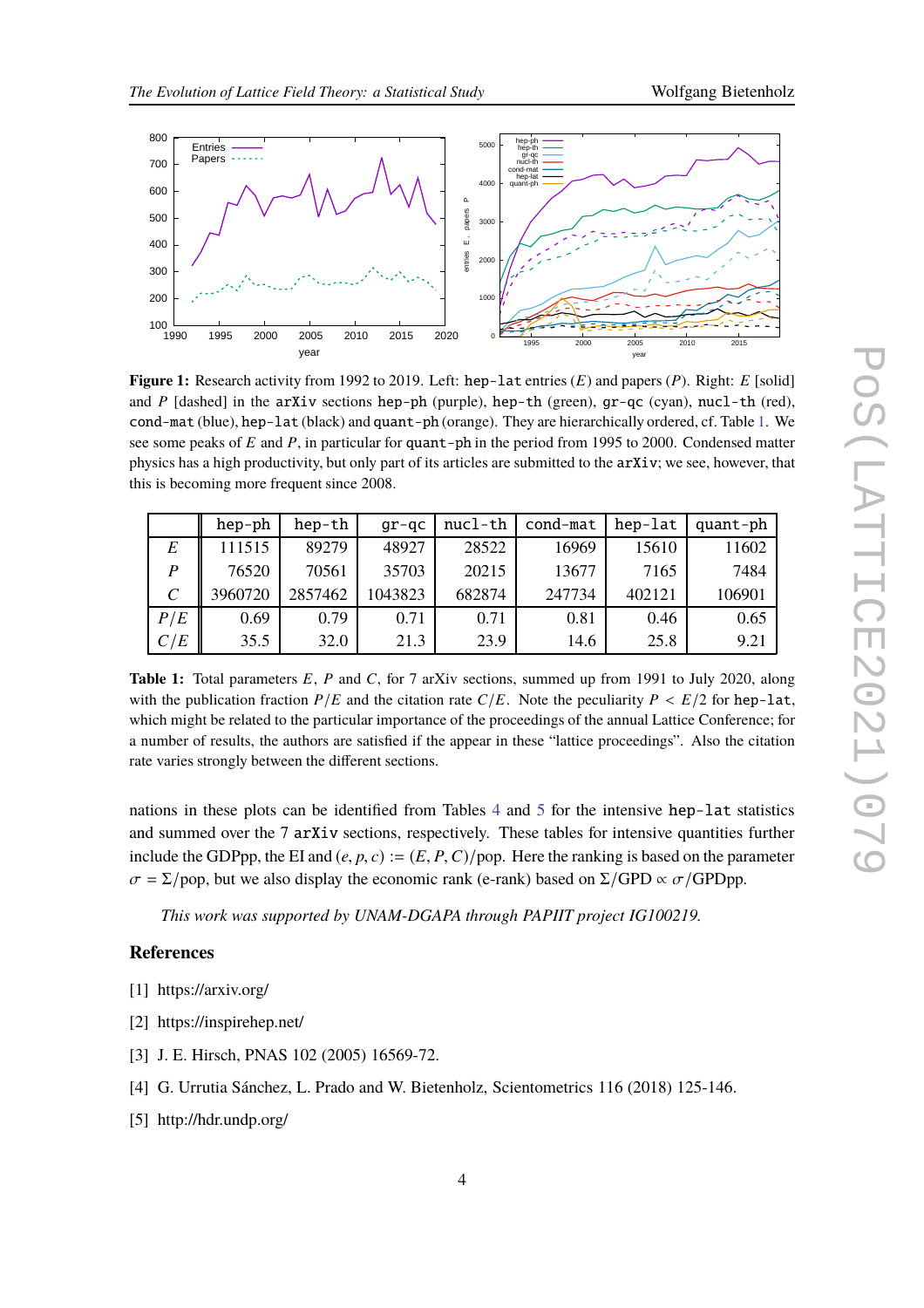<span id="page-4-0"></span>

**Figure 2:** Evolution of the number of hep-lat entries (*E*) of the 6 leading nations (left), and of the nations ranking 7 to 12 (right), cf. Table [2.](#page-5-0) We see a slight general trend up. During the last decade, Germany has caught up with the USA as the most productive countries, followed by Japan, UK, Italy, France, etc. There are remarkable peaks for Germany, Spain, Austria and Australia. Lately China is moving up.

<span id="page-4-1"></span>

**Figure 3:** Scatter plots for the 66 nations which contributed any hep-lat entries. We show  $\sigma := \Sigma/\text{pop}$ (pop = population in millions) vs. GDPpp (left), and vs. EI (right). Monotonic trends are visible, but not as clearly as one might expect. The top 45 nations can be identified from Table [4.](#page-7-0) We indicate some nations which are clearly off the dominant trend (above or below).



**Figure 4:** Like Figure [3,](#page-4-1) but for the sum over 7 arXiv sections. The plots capture the 101 nations with  $H > 5$ , the leading 45 can be identified from Table [5.](#page-8-0) The monotonic trend is somewhat clearer than in Figure [3,](#page-4-1) which is lattice-specific. Again we indicate some nations significantly off the dominant trend.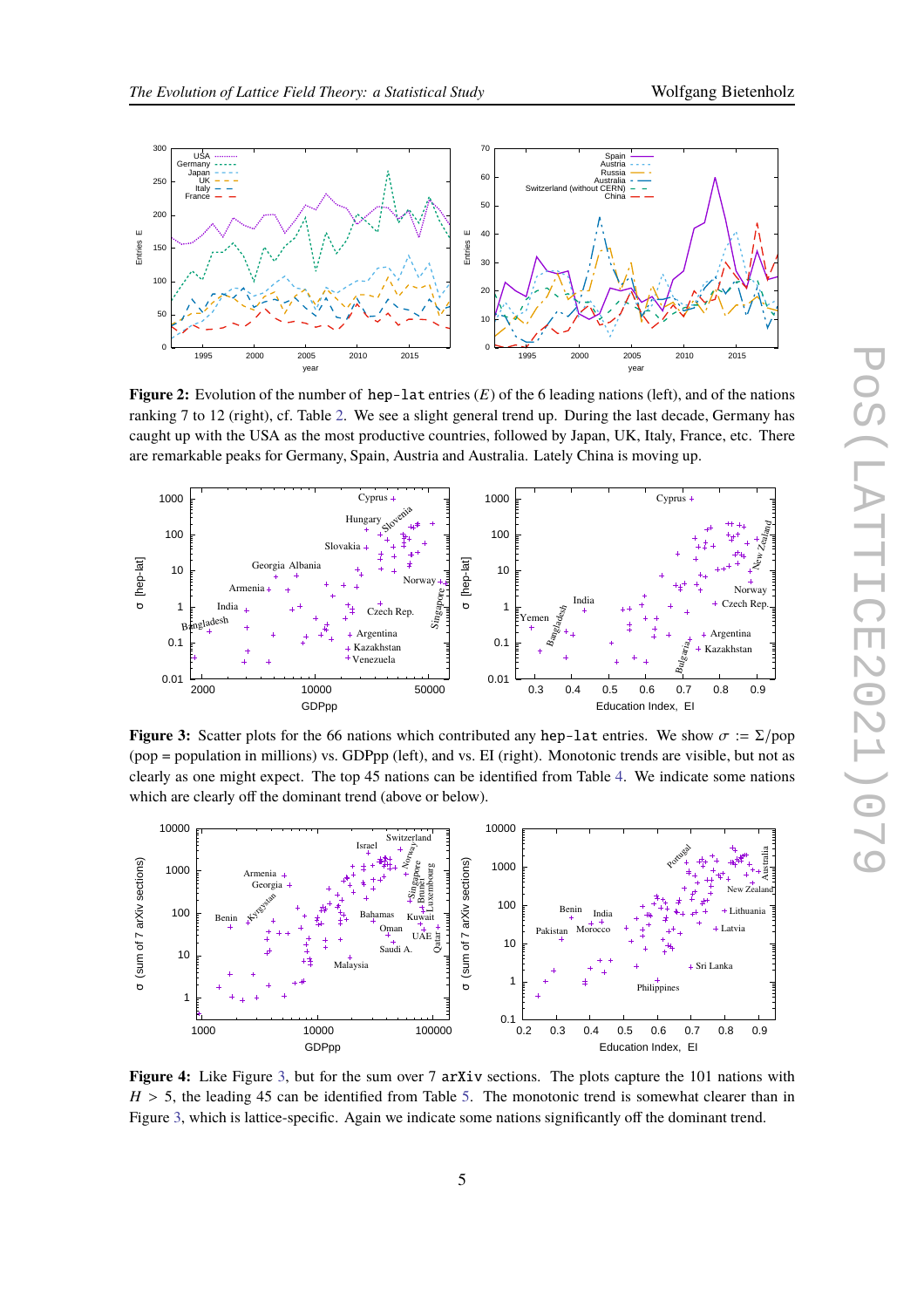|  |  |  |  |  |  |  | The Evolution of Lattice Field Theory: a Statistical Study |  |
|--|--|--|--|--|--|--|------------------------------------------------------------|--|
|--|--|--|--|--|--|--|------------------------------------------------------------|--|

<span id="page-5-0"></span>**r** 

*The Evolution of Lattice Field Theory: a Statistical Study* Wolfgang Bietenholz

|                 | $\Sigma$ -rank          | population | <b>GDP</b> | E    | $\boldsymbol{P}$ | $\mathcal C$ | Σ       | Η                       |
|-----------------|-------------------------|------------|------------|------|------------------|--------------|---------|-------------------------|
| European Union  |                         | 495.0      | 15900.4    | 9020 | 4265             | 249236       | 25746.8 | 182                     |
| 1. USA          | 1                       | 294.3      | 14050.1    | 5472 | 2565             | 175639       | 16818.9 | 167                     |
| 2. Germany      | $\overline{2}$          | 81.3       | 3167.4     | 4523 | 2107             | 143667       | 13813.3 | 155                     |
| 3. UK           | 3                       | 61.4       | 2136.2     | 2026 | 950              | 67386        | 6345.3  | 121                     |
| 4. Japan        | $\overline{\mathbf{4}}$ | 127.6      | 4458.1     | 2419 | 1078             | 55729        | 6283.5  | 103                     |
| 5. France       | 6                       | 61.1       | 2232.9     | 1070 | 540              | 42060        | 3713.0  | 101                     |
| 6. Italy        | 5                       | 58.5       | 2066.6     | 1765 | 877              | 41252        | 4704.6  | 89                      |
| <b>CERN</b>     |                         |            |            | 615  | 306              | 27553        | 2298.7  | 79                      |
| 7. Switzerland  | 8                       | 7.5        | 400.7      | 451  | 228              | 16744        | 1516.2  | 75                      |
| 8. Spain        | 7                       | 43.6       | 1326.8     | 708  | 370              | 19310        | 2043.5  | 71                      |
| 9. Australia    | 9                       | 18.9       | 801.9      | 471  | 250              | 14208        | 1431.4  | 64                      |
| 10. Hungary     | 10                      | 10.1       | 208.5      | 292  | 151              | 18824        | 1384.2  | 61                      |
| 11. Cyprus      | 14                      | 1.0        | 23.1       | 389  | 193              | 8794         | 1021.7  | 54                      |
| 12. Austria     | 11                      | 8.3        | 333.8      | 534  | 254              | 10300        | 1303.0  | 51                      |
| 13. China       | 13                      | 1326.5     | 9638.8     | 415  | 223              | 9708         | 1123.4  | 50                      |
| 14. Denmark     | 15                      | 5.4        | 233.1      | 322  | 174              | 10188        | 1005.4  | 50                      |
| 15. Russia      | 12                      | 145.5      | 2822.8     | 475  | 252              | 8608         | 1157.4  | 48                      |
| 16. Canada      | 17                      | 32.5       | 1269.4     | 325  | 164              | 8387         | 908.3   | 46                      |
| 17. India       | 16                      | 1142.0     | 4509.3     | 316  | 183              | 8198         | 908.9   | 45                      |
| 18. Ireland     | 18                      | 4.2        | 183.7      | 292  | 117              | 8565         | 837.3   | 45                      |
| 19. Taiwan      | 20                      | 22.5       | 702.2      | 196  | 100              | 5491         | 570.6   | 40                      |
| 20. Finland     | 23                      | 5.3        | 191.6      | 165  | 81               | 4460         | 469.0   | 36                      |
| 21. Netherlands | 19                      | 16.3       | 696.5      | 203  | 98               | 4544         | 528.2   | 35                      |
| 22. Israel      | 22                      | 6.6        | 197.8      | 149  | 96               | 4622         | 476.1   | 35                      |
| 23. South Korea | 21                      | 48.3       | 1242.6     | 238  | 82               | 4448         | 542.4   | 34                      |
| 24. Poland      | 24                      | 38.3       | 696.8      | 181  | 82               | 3192         | 422.6   | 30                      |
| 25. Brazil      | 25                      | 184.4      | 2397.1     | 117  | 58               | 3939         | 372.0   | 29                      |
| 26. Sweden      | 27                      | 9.2        | 365.9      | 99   | 50               | 2162         | 257.1   | 27                      |
| 27. Slovenia    | 30                      | 2.0        | 51.1       | 67   | 33               | 2174         | 208.7   | 26                      |
| 28. Portugal    | 26                      | 10.4       | 264.0      | 138  | 55               | 2252         | 305.6   | 25                      |
| 29. Slovakia    | 28                      | 5.4        | 111.5      | 82   | 42               | 2354         | 241.7   | 25                      |
| 30. Greece      | 29                      | 10.9       | 273.9      | 96   | 49               | 1756         | 232.8   | 22                      |
| 31. Belgium     | 31                      | 10.7       | 409.5      | 54   | 28               | 1792         | 171.6   | 20                      |
| 32. Mexico      | 33                      | 106.6      | 1710.8     | 58   | 26               | 760          | 122.0   | 15                      |
| 33. Ukraine     | 32                      | 47.5       | 319.9      | 85   | 34               | 417          | 139.9   | 11                      |
| 34. Turkey      | 34                      | 68.2       | 1192.0     | 25   | 19               | 347          | 61.3    | 10                      |
| 35. New Zealand | 36                      | 4.1        | 127.7      | 11   | 8                | 420          | 40.0    | 8                       |
| 36. Bangladesh  | 39                      | 137.0      | 317.0      | 10   | 6                | 267          | 29.4    | 7                       |
| 37. Belarus     | 35                      | 9.7        | 113.6      | 9    | 6                | 527          | 41.3    | 6                       |
| 38. Iran        | 37                      | 69.9       | 1088.1     | 17   | 11               | 126          | 34.3    | 6                       |
| 39. Georgia     | 38                      | 4.4        | 22.6       | 11   | $\tau$           | 236          | 29.8    | 5                       |
| 40. Norway      | 40                      | 4.7        | 280.4      | 14   | 6                | 83           | 24.2    | 5                       |
| 41. Albania     | 41                      | 3.0        | 22.9       | 15   | $\overline{c}$   | 107          | 22.4    | 5                       |
| 42. Singapore   | 43                      | 4.5        | 297.6      | 10   | 5                | 113          | 20.7    | $\overline{\mathbf{4}}$ |

**Table 2:** Extensive hep-lat statistics: ranking according to the Hirsch Index *H*, which is very similar to the Σ-rank. Both ranks refer to nations only; in case of identical *H*-indices, Σ decides; further nations with  $H = 4$  are Croatia, Uruguay and the Czech Republic. According to the  $\Sigma$ -rank, Thailand is at position 42. Population in millions of inhabitants, Gross Domestic Product (GDP) in 10<sup>9</sup> US \$ (purchasing parity in 2011), both averaged from 1992 to 2019. We add the European Union — with 28 nations, still including the UK — and CERN. Here and throughout, the data for Switzerland exclude CERN.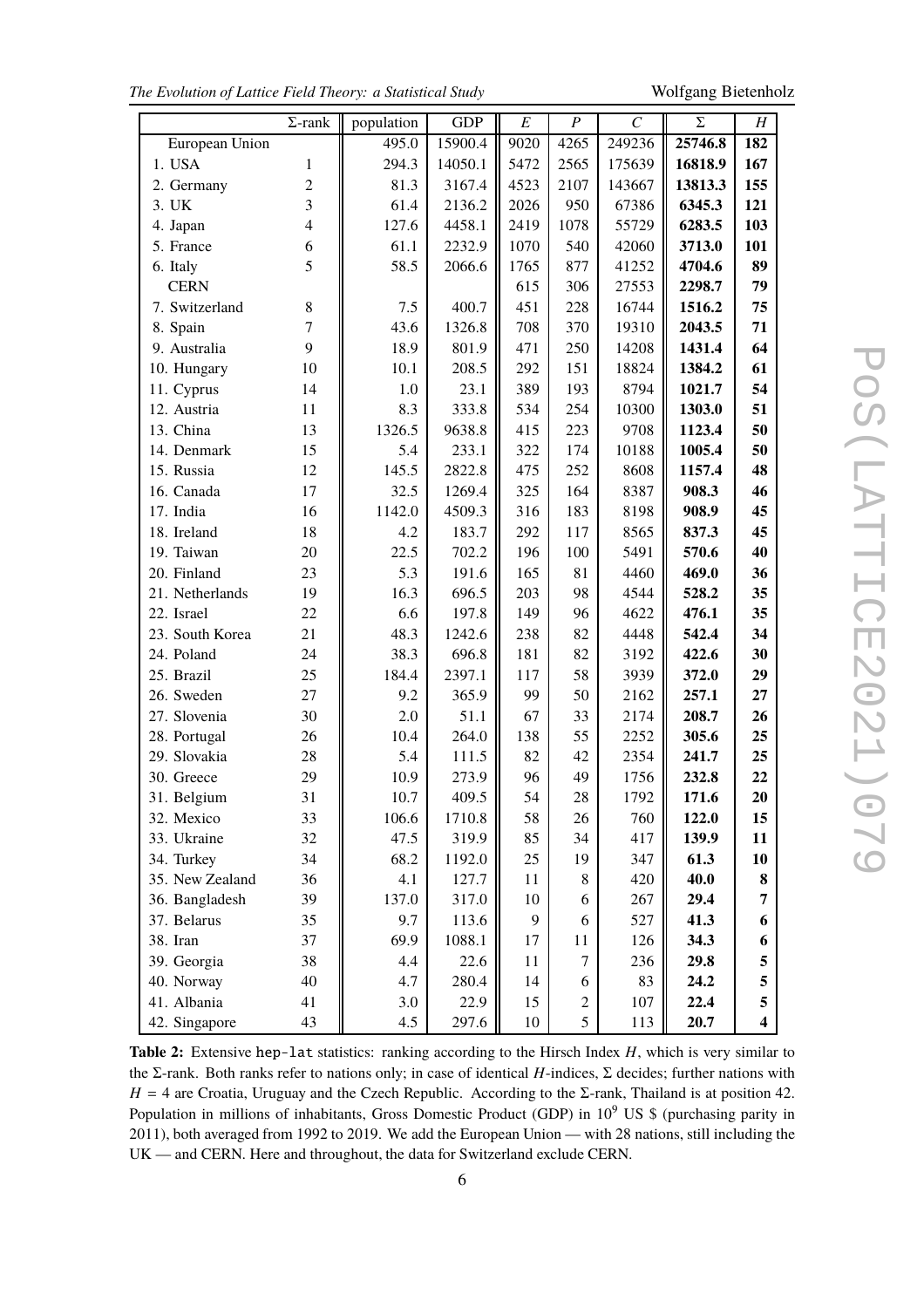|                  | $\Sigma$ -rank | E      | $\boldsymbol{P}$ | $\mathcal{C}_{0}^{0}$ | Σ        | H   |
|------------------|----------------|--------|------------------|-----------------------|----------|-----|
| 1. USA           | 1              | 85601  | 63422            | 4006414               | 349343.7 | 583 |
| European Union   |                | 147464 | 106804           | 4961069               | 502321.4 | 548 |
| 2. France        | 3              | 28598  | 21090            | 1368170               | 118096.5 | 394 |
| 3. Germany       | $\overline{c}$ | 45242  | 35533            | 1713406               | 166445.3 | 390 |
| 4. UK            | $\overline{4}$ | 26174  | 19927            | 1089933               | 100597.7 | 339 |
| <b>CERN</b>      |                | 9836   | 7253             | 682730                | 51225.5  | 333 |
| 5. Italy         | 5              | 27034  | 19875            | 949801                | 94399.1  | 309 |
| 6. Spain         | 9              | 16466  | 12223            | 601111                | 58744.6  | 267 |
| 7. Russia        | $\overline{7}$ | 22429  | 15260            | 586236                | 67000.8  | 257 |
| 8. Canada        | 10             | 12364  | 9696             | 469849                | 45552.5  | 250 |
| 9. Japan         | 6              | 24611  | 18620            | 690235                | 77742.8  | 249 |
| 10. Switzerland  | 14             | 5734   | 4142             | 290056                | 24378.8  | 227 |
| 11. Netherlands  | 16             | 5634   | 4307             | 262786                | 23080.3  | 207 |
| 12. Poland       | 13             | 8205   | 5660             | 245108                | 26120.4  | 191 |
| 13. China        | 8              | 20475  | 16372            | 444642                | 59079.1  | 186 |
| 14. India        | 11             | 14374  | 10925            | 332859                | 41942.0  | 186 |
| 15. Sweden       | 18             | 4973   | 3753             | 198321                | 18642.1  | 178 |
| 16. Belgium      | 17             | 4955   | 3798             | 201122                | 18809.1  | 171 |
| 17. Israel       | 19             | 5085   | 3943             | 176081                | 17832.1  | 166 |
| 18. Brazil       | 12             | 11460  | 8961             | 222670                | 31554.5  | 146 |
| 19. South Korea  | 15             | 7627   | 6096             | 196954                | 23570.7  | 142 |
| 20. Portugal     | 22             | 4166   | 3087             | 128890                | 13697.5  | 139 |
| 21. Austria      | 23             | 3885   | 2563             | 112541                | 12075.1  | 137 |
| 22. Greece       | 24             | 3505   | 2748             | 107266                | 11616.3  | 134 |
| 23. Australia    | 20             | 4185   | 3219             | 136125                | 14210.3  | 133 |
| 24. Denmark      | 27             | 3006   | 2248             | 103328                | 10420.4  | 133 |
| 25. Taiwan       | 21             | 4110   | 3186             | 134243                | 14008.2  | 129 |
| 26. Finland      | 29             | 2460   | 1818             | 86101                 | 8583.1   | 128 |
| 27. Hungary      | 30             | 2274   | 1586             | 88347                 | 8277.4   | 121 |
| 28. Chile        | 28             | 3089   | 2567             | 77183                 | 9515.2   | 108 |
| 29. Argentina    | 31             | 2576   | 2179             | 63899                 | 7950.0   | 104 |
| 30. Mexico       | 25             | 4450   | 3232             | 75687                 | 11466.4  | 101 |
| 31. Ireland      | 36             | 1476   | 1078             | 43298                 | 4718.9   | 97  |
| 32. Iran         | 26             | 4054   | 3398             | 64526                 | 10678.3  | 89  |
| 33. South Africa | 34             | 1903   | 1483             | 44556                 | 5613.8   | 85  |
| 34. Slovenia     | 41             | 718    | 484              | 28219                 | 2613.0   | 85  |
| 35. Norway       | 37             | 1242   | 923              | 35198                 | 3924.9   | 84  |
| 36. Ukraine      | 33             | 2508   | 1674             | 42411                 | 6302.6   | 82  |
| 37. Czech Rep.   | 35             | 2106   | 1501             | 37754                 | 5494.7   | 78  |
| 38. Bulgaria     | 40             | 1040   | 684              | 24849                 | 2966.5   | 73  |
| 39. Croatia      | 38             | 1035   | 778              | 25216                 | 3073.8   | 71  |
| 40. Estonia      | 47             | 425    | 336              | 20056                 | 1763.8   | 71  |
| 41. Turkey       | 32             | 2571   | 2112             | 32563                 | 6311.2   | 62  |
| 42. Georgia      | 45             | 693    | 512              | 16033                 | 2006.7   | 62  |
| 43. Armenia      | 42             | 835    | 635              | 17331                 | 2336.6   | 61  |
| 44. Slovakia     | 48             | 642    | 394              | 13173                 | 1694.7   | 61  |
| 45. New Zealand  | 49             | 495    | 362              | 14576                 | 1585.8   | 60  |

**Table 3:** Like Table [2,](#page-5-0) but with extensive, joint statistics for the 7 arXiv sections under consideration, for all nations with *H*  $\geq$  60. Based on the Σ-rank, Romania (39), Colombia (43) and Pakistan (44) enter the top 45.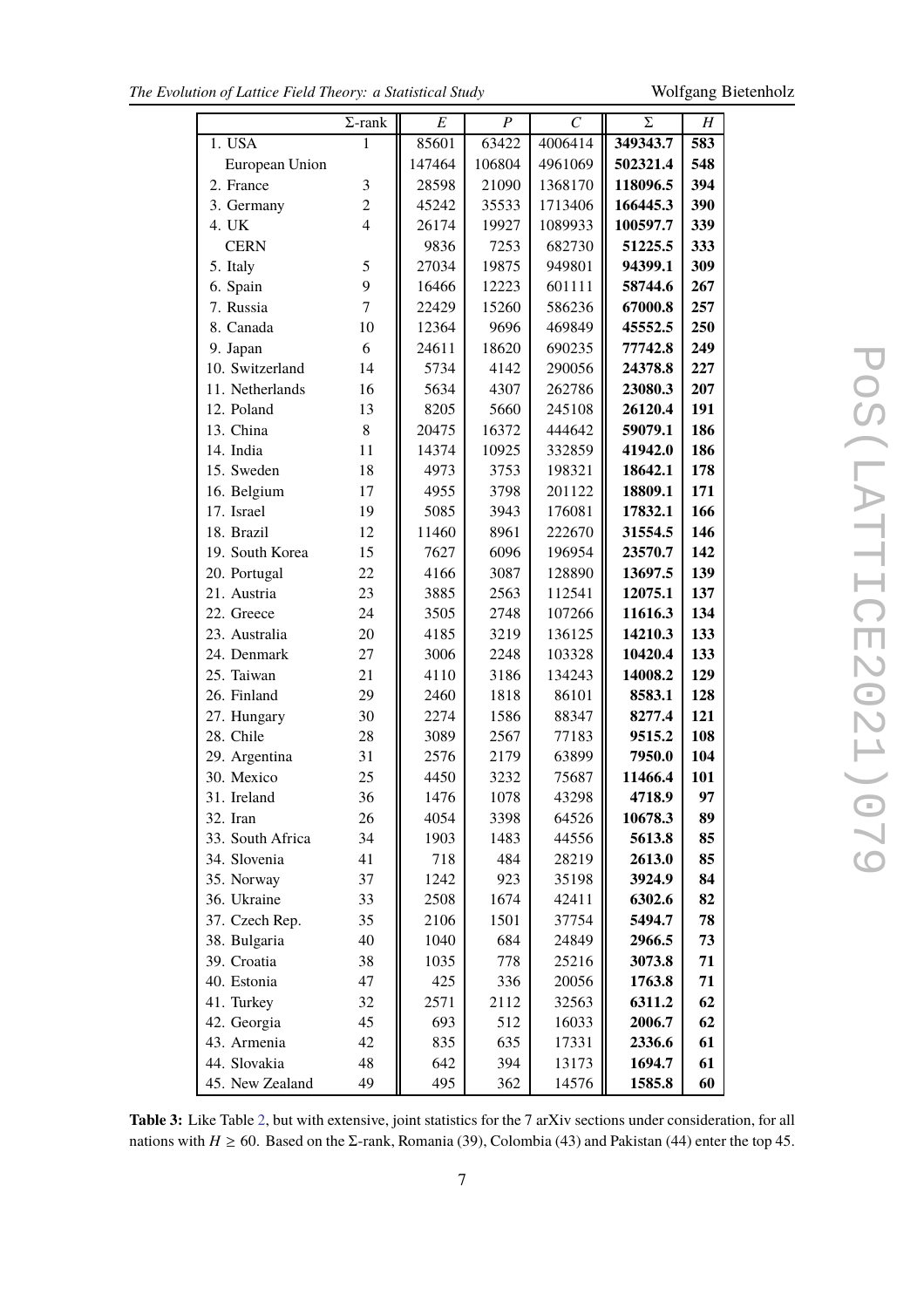|  |  |  |  |  |  |  | The Evolution of Lattice Field Theory: a Statistical Study |  |
|--|--|--|--|--|--|--|------------------------------------------------------------|--|
|--|--|--|--|--|--|--|------------------------------------------------------------|--|

*The Evolution of Lattice Field Theory: a Statistical Study* Wolfgang Bietenholz

 $\overline{\phantom{0}}$ 

<span id="page-7-0"></span>

|                 | e-rank         | GDPpp | EI    | $\boldsymbol{e}$ | $\boldsymbol{p}$ | $\boldsymbol{c}$ | $\Sigma$ /GDP | $\sigma$ |
|-----------------|----------------|-------|-------|------------------|------------------|------------------|---------------|----------|
| 1. Cyprus       | 1              | 30386 | 0.725 | 383.32           | 190.18           | 8665.6           | 44.17         | 1006.78  |
| 2. Switzerland  | 8              | 52698 | 0.823 | 60.13            | 30.40            | 2232.5           | 3.78          | 202.16   |
| 3. Ireland      | 3              | 42903 | 0.832 | 70.27            | 28.16            | 2061.1           | 4.56          | 201.48   |
| 4. Denmark      | 5              | 42671 | 0.854 | 59.22            | 32.00            | 1873.8           | 4.31          | 184.02   |
| 5. Germany      | $\overline{4}$ | 38719 | 0.866 | 55.60            | 25.90            | 1766.1           | 4.36          | 169.81   |
| 6. Austria      | $\tau$         | 40348 | 0.776 | 64.31            | 30.59            | 1240.4           | 3.90          | 156.92   |
| 7. Hungary      | $\overline{2}$ | 20738 | 0.766 | 29.04            | 15.02            | 1872.0           | 6.64          | 137.66   |
| 8. UK           | 9              | 34770 | 0.850 | 32.99            | 15.47            | 1097.4           | 2.97          | 103.33   |
| 9. Slovenia     | 6              | 25235 | 0.824 | 33.01            | 16.26            | 1071.1           | 4.08          | 102.83   |
| 10. Finland     | 10             | 36205 | 0.837 | 31.18            | 15.30            | 842.7            | 2.45          | 88.61    |
| 11. Italy       | 12             | 35411 | 0.733 | 30.19            | 15.00            | 705.6            | 2.28          | 80.47    |
| 12. Australia   | 14             | 38067 | 0.900 | 24.95            | 13.25            | 752.8            | 1.79          | 75.84    |
| 13. Israel      | 11             | 27906 | 0.832 | 22.58            | 14.55            | 700.3            | 2.41          | 72.14    |
| 14. France      | 15             | 35303 | 0.763 | 17.52            | 8.42             | 688.8            | 1.66          | 60.80    |
| 15. USA         | 19             | 47324 | 0.874 | 18.59            | 8.72             | 596.9            | 1.20          | 57.15    |
| European Union  |                | 31966 | 0.792 | 18.22            | 8.62             | 503.5            | 1.62          | 52.01    |
| 16. Japan       | 17             | 35125 | 0.782 | 18.96            | 8.45             | 436.8            | 1.41          | 49.25    |
| 17. Spain       | 16             | 30406 | 0.743 | 16.24            | 8.48             | 442.8            | 1.54          | 46.86    |
| 18. Slovakia    | 13             | 20657 | 0.760 | 15.19            | 7.78             | 435.9            | 2.17          | 44.76    |
| 19. Netherlands | 24             | 42689 | 0.850 | 12.48            | 6.02             | 279.3            | 0.76          | 32.46    |
| 20. Portugal    | 20             | 25515 | 0.687 | 13.33            | 5.31             | 217.5            | 1.16          | 29.52    |
| 21. Canada      | 25             | 38828 | 0.841 | 10.01            | 5.05             | 258.4            | 0.72          | 27.98    |
| 22. Sweden      | 26             | 39526 | 0.859 | 10.77            | 5.44             | 235.3            | 0.70          | 27.98    |
| 23. Taiwan      | 23             | 30654 | 0.865 | 8.70             | 4.44             | 243.7            | 0.81          | 25.33    |
| 24. Greece      | 22             | 25240 | 0.736 | 8.84             | 4.51             | 161.7            | 0.85          | 21.43    |
| 25. Belgium     | 31             | 38398 | 0.848 | 5.07             | 2.63             | 168.1            | 0.42          | 16.10    |
| 26. Iceland     | 34             | 38087 | 0.825 | 3.33             | 3.33             | 143.3            | 0.36          | 13.83    |
| 27. South Korea | 30             | 25473 | 0.811 | 4.93             | 1.70             | 92.1             | 0.44          | 11.24    |
| 28. Poland      | 27             | 18267 | 0.795 | 4.72             | 2.14             | 83.3             | 0.61          | 11.02    |
| 29. New Zealand | 35             | 30601 | 0.883 | 2.66             | 1.93             | 101.4            | 0.31          | 9.66     |
| 30. Russia      | 32             | 19274 | 0.748 | 3.27             | 1.73             | 59.2             | 0.41          | 7.96     |
| 31. Albania     | 21             | 7683  | 0.644 | 4.96             | 0.66             | 35.4             | 0.98          | 7.39     |
| 32. Georgia     | 18             | 5752  | 0.761 | 2.52             | 1.60             | 54.0             | 1.32          | 6.82     |
| 33. Norway      | 43             | 59066 | 0.884 | 2.96             | 1.27             | 17.6             | 0.09          | 5.11     |
| 34. Singapore   | 46             | 63641 | 0.705 | 2.22             | 1.11             | 25.0             | 0.07          | 4.58     |
| 35. Belarus     | 33             | 11763 | 0.738 | 0.93             | 0.62             | 54.4             | 0.36          | 4.27     |
| 36. Uruguay     | 36             | 15032 | 0.681 | 2.11             | 1.51             | 8.1              | 0.27          | 4.03     |
| 37. Croatia     | 37             | 18091 | 0.694 | 2.05             | 0.91             | 13.9             | 0.20          | 3.65     |
| 38. Armenia     | 28             | 5207  | 0.694 | 2.30             | 0.66             | 1.6              | 0.60          | 3.05     |
| 39. Ukraine     | 29             | 6806  | 0.748 | 1.79             | 0.72             | $8.8\,$          | 0.44          | 2.95     |
| 40. Brazil      | 39             | 12856 | 0.598 | 0.63             | 0.31             | 21.4             | 0.16          | 2.02     |
| 41. Czech Rep.  | 48             | 25149 | 0.788 | 0.48             | 0.48             | 6.3              | 0.05          | 1.27     |
| 42. Mexico      | 45             | 15910 | 0.590 | 0.54             | 0.24             | 7.1              | 0.07          | 1.14     |
| 43. Jordan      | 40             | 8043  | 0.667 | 0.46             | 0.46             | 2.6              | 0.13          | 1.06     |
| 44. Turkey      | 47             | 16994 | 0.557 | 0.37             | 0.28             | 5.1              | 0.05          | 0.90     |
| 45. China       | 41             | 7231  | 0.539 | 0.31             | 0.17             | 7.3              | 0.12          | 0.85     |

**Table 4:** Intensive hep-lat statistics, with a ranking according to  $\sigma = \Sigma$ /pop, for all nations with  $\sigma > 0.8$ . We add further intensive quantities: GDPpp, EI,  $(e, p, c) := (E, P, C)$ /pop. We also display the economic rank, e-rank, based on  $\Sigma$ /GDP  $\propto \sigma$ /GPDpp. In that regard, India (38), Bangladesh (42) and Yemen (44) enter the top 45.